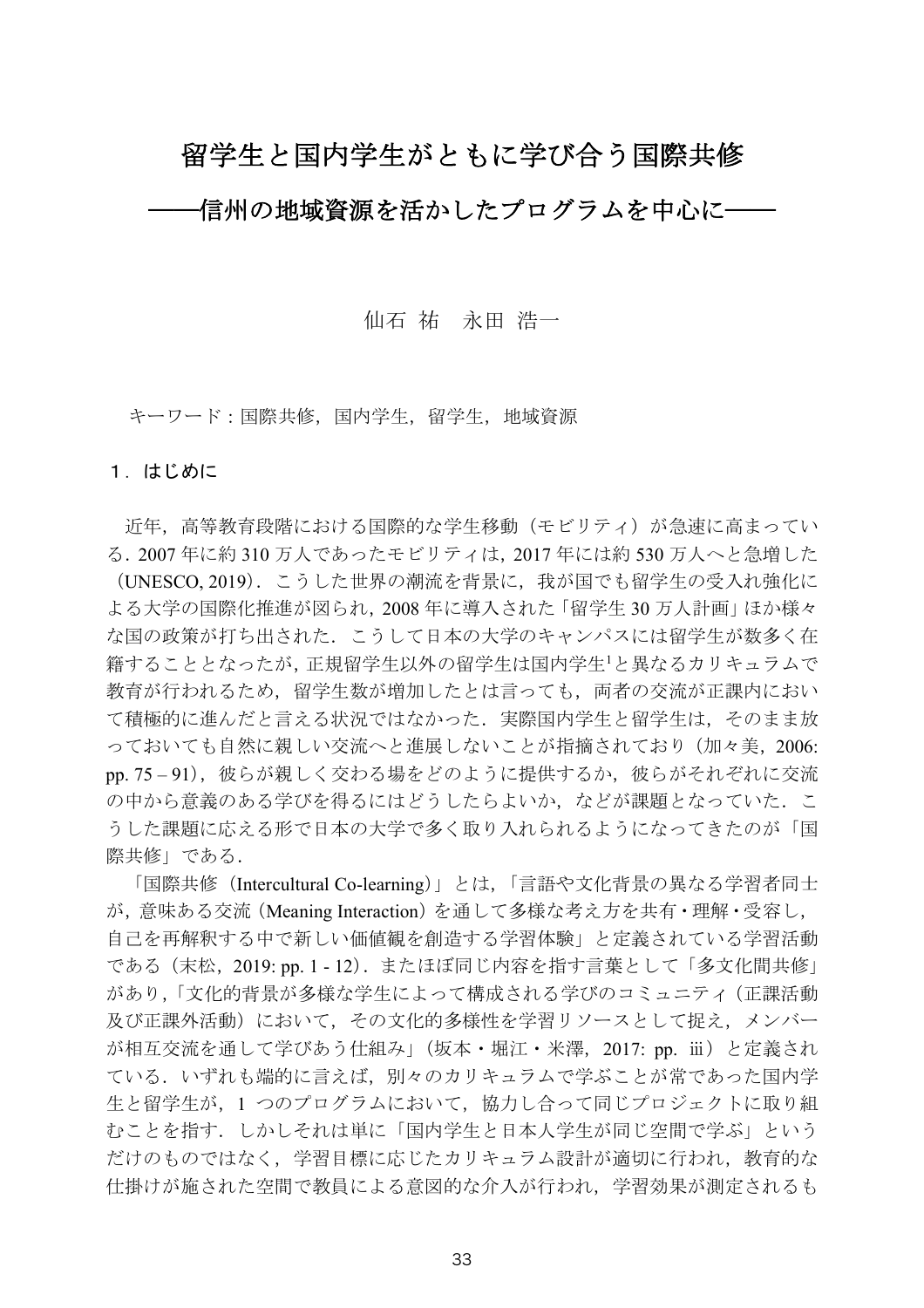のである. つまり授業と同様に綿密な計画のもと組立てられ,実施され,評価される 活動なのである.国際共修の学習効果として多くのものが挙げられているが,本稿で 特に取り上げる課題解決型·プロジェクト型学習としては、国内学生の異文化交流に 対する意欲、柔軟性、感情の自己管理、不確実なことに対する忍耐力、自己効力、異 文化の許容力を向上させることなどが指摘されている (末松, 2014: pp. 11 - 22).

1990年代半ばから日本の大学でも単発的に始まったと推定される国際共修は、現在 多くの大学の授業に取り入れられ、かなりの規模の数の国際共修授業を組織的に運営 している大学もある. 信州大学においても以前から国際共修を扱う授業があり、2018 年度からは国際共修を扱う授業・プログラムを拡大させつつある.信州大学ではここ 数年国内学生の海外志向が強まっており、2018年には年間海外渡航者数が600名を越 え、2015年比で約倍増している. また 2018年度より全学横断特別教育プログラムの1 つであるグローバルコア人材養成コース<sup>2</sup>がスタートし, グローバル人材の育成に取り 組んでいる。国際共修はこうした国内学生にとって、海外留学の準備やその代替とな る体験の機会となるため,その整備の必要性が指摘されてきており,信州大学の教育 分野における国際通用性向上のために国際共修は拡大されるに至った. とりわけ 2018 年から拡大されつつある国際共修の授業及びプログラムでは、豊かな自然環境や伝統 文化・観光といった信州の地域資源を学習テーマに取り上げている. 本研究は 2018 年度以降の信州の地域資源を活かした信州大学の国際共修プログラムの導入段階を取 り上げ、その導入経緯やプログラム内容を述べるとともに、カリキュラム設計や学習 効果について分析を行うことを目的とする.

本稿では2で日本の各大学における国際共修活動の変遷を概観し、3で信州大学に おける国際共修の近年の取組みに触れたあと、信州の地域資源を活かした国際共修プ ログラム活動の導入段階を分析する. そして4で今後の展望とまとめを述べる.

#### 2. 日本の各大学における国際共修活動の変遷

国際共修を扱った論文は1994年に初出しており、その頃から全国の大学において単 発的ではあるが、その取り組みが行われていたことが論文数から伺われる. そして 2010年以降国際共修を扱った論文が急激に増加しているため,2010年前後から国際共 修を取り入れる大学が増えていったと考えられる (末松, 2019: pp. 1 - 12). またこの 時期に単発的な取り組みであった国際共修を、組織的・制度的に大学のカリキュラム に取り入れていった大学があったものと推測される. こうした国際共修活動活発化の 背景には、留学生の受入れを中心とした大学の国際化推進が図られたことがある. 国 は、留学生30万人計画 (2008年~)、大学の国際化拠点整備事業(大学の国際化のた めのネットワーク形成支援事業、通称グローバル 30) (2009 年~2013 年)、経済社会を 牽引するグローバル人材育成支援事業 (2012 年~), スーパーグローバル大学創生支 援事業(通称 SGU) (2014年~)と政策を矢継ぎ早に打ち出し、大学の国際化を図っ た. これらのうち留学生30万人計画は、2018年には国内の留学生数が約29万9千人 となったことで、目標がほぼ達成された(日本学生支援機構, 2019). 日本の大学のキ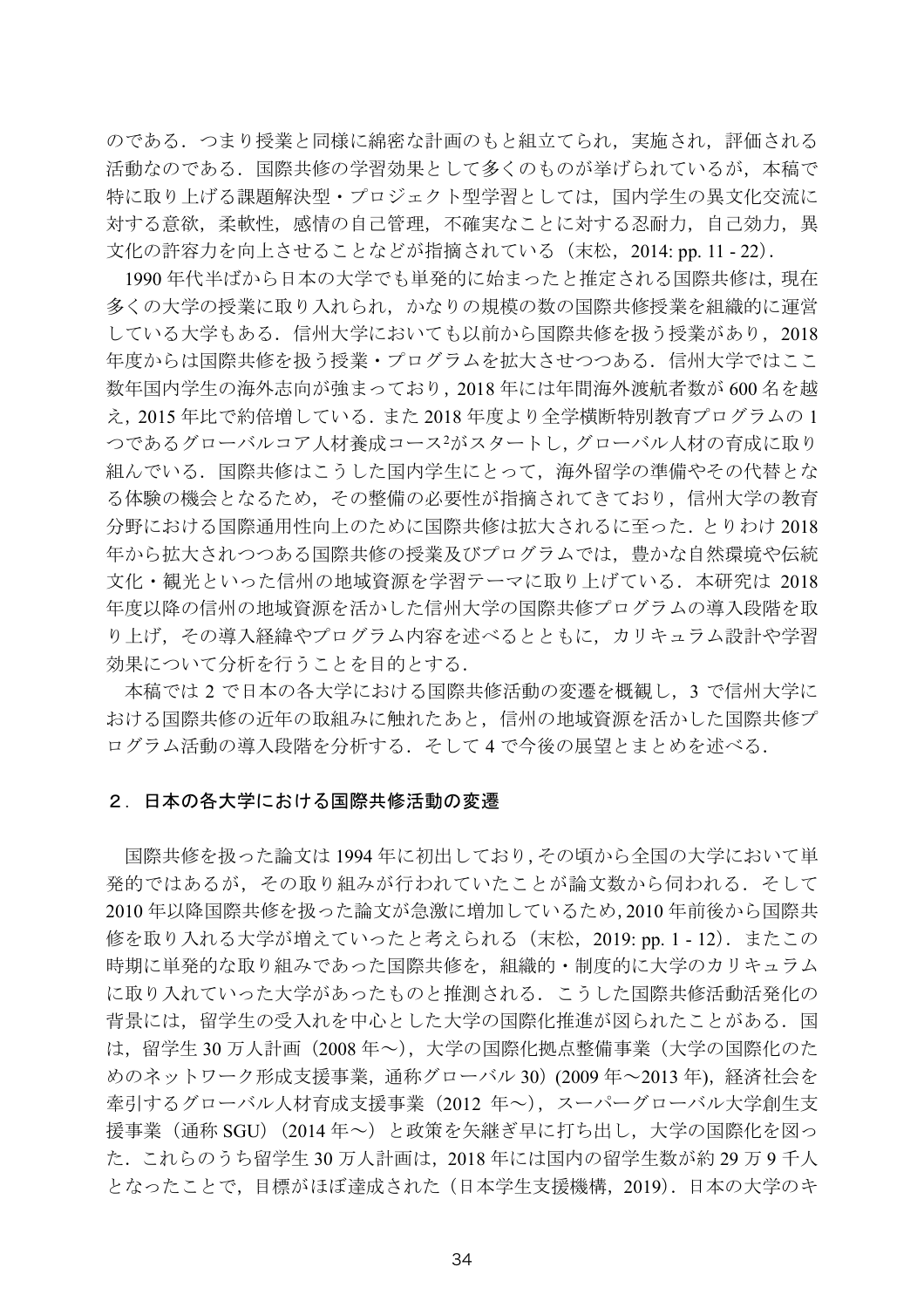ャンパスには数多くの留学生が学ぶようになり、国際共修を行う素地ができあがって 行った.

こうした状況の中、海外留学の準備や代替となる経験をカリキュラムに取り入れる ことで大学教育のグローバル化を図ろうとするアイディアである"Internationalization at Home" (内なる国際化) (Wachter. B., 2003: pp. 5 - 11) が, いち早く東北大学や立命 館大学で取り入れられ、その後各地の大学に広がっていった. Soria と Troisi (2013: pp. 1 - 24) は、キャンパス内でグローバルな学びに参加した学生の自己評価による GII (Global, International, Intercultural) コンピテンシーは海外留学経験者より高いと報告し ており、末松 (2017: pp. 41 - 51) も肯定的に引いていることから、国際共修は海外留 学と並んでグローバル人材育成に魅力的な教育活動であった.

高橋 (2019: pp. 1 - 13) は国立大学と私立大学における 2018 年現在の国際共修授業 実施の有無及び国際共修授業での使用言語について調査を行っている.それによれば, 84 の国立大学のうち56 の大学と、シラバスの内容が確認できた352 の私立大学のう ち136の大学で国際共修授業が行われているという3. また使用言語は、国立大学·私 立大学ともに日本語での開講が最多であり、国際共修授業におけるテーマ設定は、国 立大学は「異文化・多文化理解」「日本人向けグローバル人材」「日本文化・社会・歴 史」が最も多く、私立大学は「日本文化·社会·歴史」「考察·討論·プレゼンテーシ ョン」「言語・音声学・比較」が最も多かった.

#### 3. 信州大学における国際共修

#### 3. 1 これまでの国際共修の取組み

信州大学では、比較的早い段階から授業に国際共修が取り入れられてきた.

1990年代後半には、多文化クラス「日本事情ゼミナール」が共通教育科目として開 講され、異なる言語や文化的背景を持った人たちがグループディスカッションやディ ベート、劇を含む創造的な討論形態に取り組んだことが報告されている(徳井, 1999: pp. 45 - 51). またこのような多文化クラスにおける評価手法の開発も行われ、自己開 示が大きく、内省がよく促されるような総括的評価の手法が提案されている(徳井, 1999: pp. 61 - 71). 2008年には国内学生と留学生が協働して多文化間の問題について 話し合う「多文化理解」が共通教育科目に登場し、2013年からの「国際理解と多文化 共生を考える」に引き継がれた。こうした科目は国内学生·留学生(正規留学生及び センター留学生4)が参加し、教員独自のシラバスデザインにもとづいて設計・実施 されたもので、「国際共修」という言葉を使っていなくても国際共修の取組みに相当す るものであった. 2018年度グローバル教育推進センター (当時)は、翌年度からの国 際共修の本格的導入を目指して国際共修を取り扱う授業・プログラム数を拡大させた.

#### 3. 2 信州の地域資源を活かした国際共修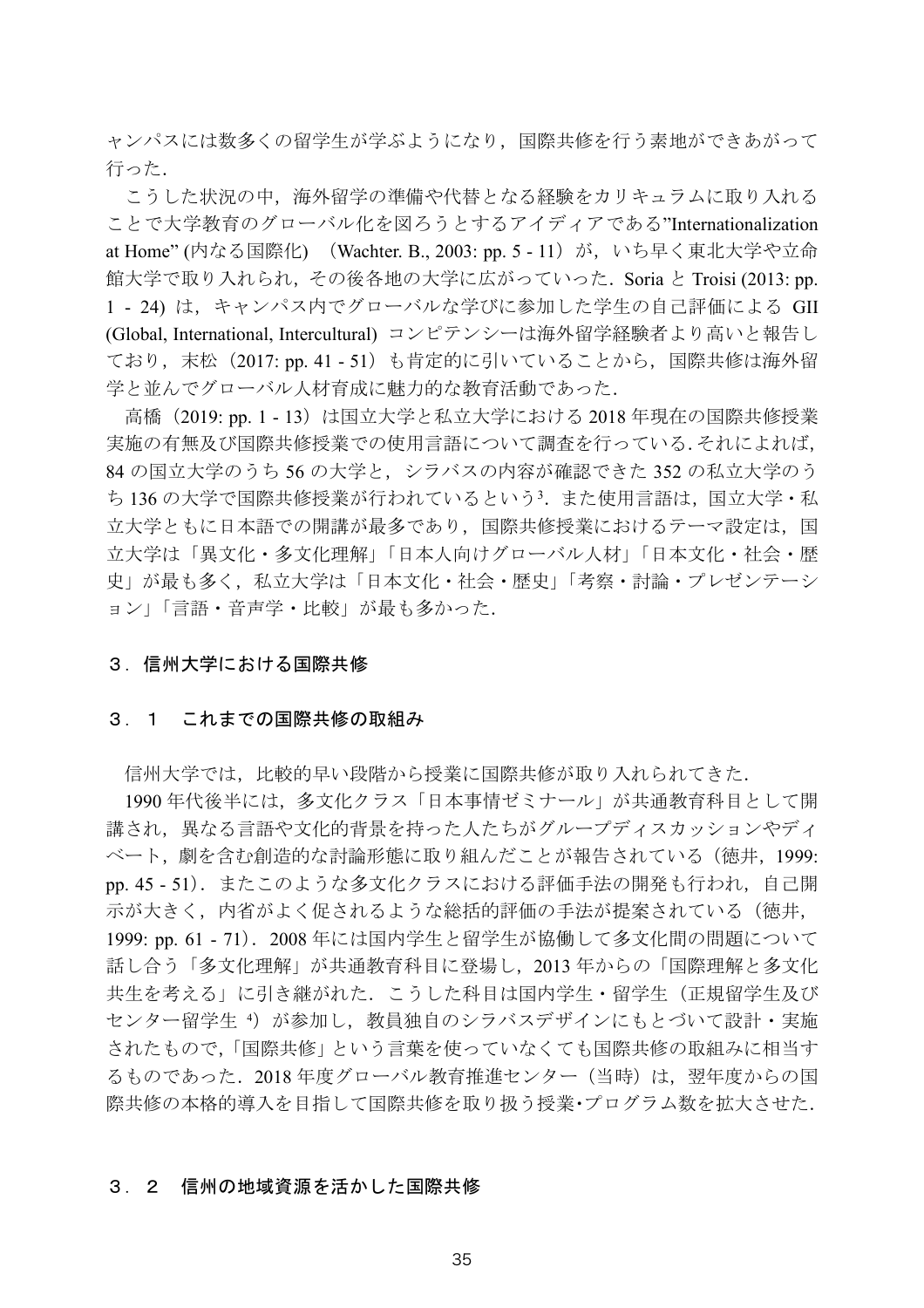#### 3. 2. 1 国際共修による松本の魅力発信プログラム

#### 3. 2. 1. 1 導入経緯及びプログラム内容

国際共修を行う授業を拡大する準備段階として、2018年後期にグローバル教育推進 センターが提供する共通教育科目「グローバル人材論(「グローカル」マインド養成)」 及び「多文化融合論(マレー半島と中東)」において、両授業共通の課題解決型・プロ ジェクト型学習の国際共修として「国際共修による松本の魅力発信プログラム」を実 施した.

「国際共修による松本の魅力発信プログラム」は、国際共修に地域学習の視点を取 り入れたものである。国内学生と留学生が少人数のグループを作り、信州大学の所在 する松本の豊かな自然や食文化を学び、実際にフィールドに出かけ、スマートフォン を用いてその魅力を発信する動画を作成するというものであった. 「グローバル人材論 (「グローカル」マインド養成)」の履修学生は、事前学習として、松本市内に点在す る湧き水に関する学習を行った、「多文化融合論(マレー半島と中東)」の履修者は、 事前学習として、日本の伝統食である味噌に関する学習を行った。その後両方の授業 の履修学生がともに集まって湧き水巡り及び味噌工場の見学を行った.

このように国際共修に地域学習の視点を取り入れ、地域資源を活かしたプログラム として、島崎 (2017: pp. 227 - 237) や藤 (2019: pp. 1 - 12) の取り組みなどいくつか の事例が近年報告されており、本プログラムもこうした国際共修に分類されるもので ある.

#### 3. 2. 1. 2 カリキュラム

「国際共修による松本の魅力発信プログラム」は「グローバル人材論(「グローカ ル」マインド養成)」及び「多文化融合論(マレー半島と中東)」の授業内で行われた が、それぞれ15回の授業全てを同プログラムの国際共修とするのではなく、実験的に 3回分の授業を同プログラムの学習に当てた. この3回の授業において、湧き水また は味噌に関する予備学習、動画作成に関する取材や編集方法の学習、見学、及び成果 物である動画作品の発表を行った、事前学習では、国内学生と留学生がともに学習を 進めるうえでの基礎情報を講義形式で学んだあと、それぞれのグループの興味に従っ てさらにグループごとに事前学習を進めた. 動画の作成に当たっては、動画制作のプ ロの指導と助言を受けることとした、湧き水及び味噌工場の見学でスマートフォンを 用いた取材を行ったのち、各グループはフリーの動画編集ソフトウェアを用いて松本 の魅力を紹介する動画をまとめ、学習の成果物とした。なお両方の授業に参加する留 学生数が国内学生に比べて十分ではなかったため、本プログラムに参加する留学生を 広く募った.その結果国内学生31名に加えて留学生14名の計45名がこのプログラム に参加した. 1グループは3,4人とし、国内学生と留学生が協働できるよう、両者混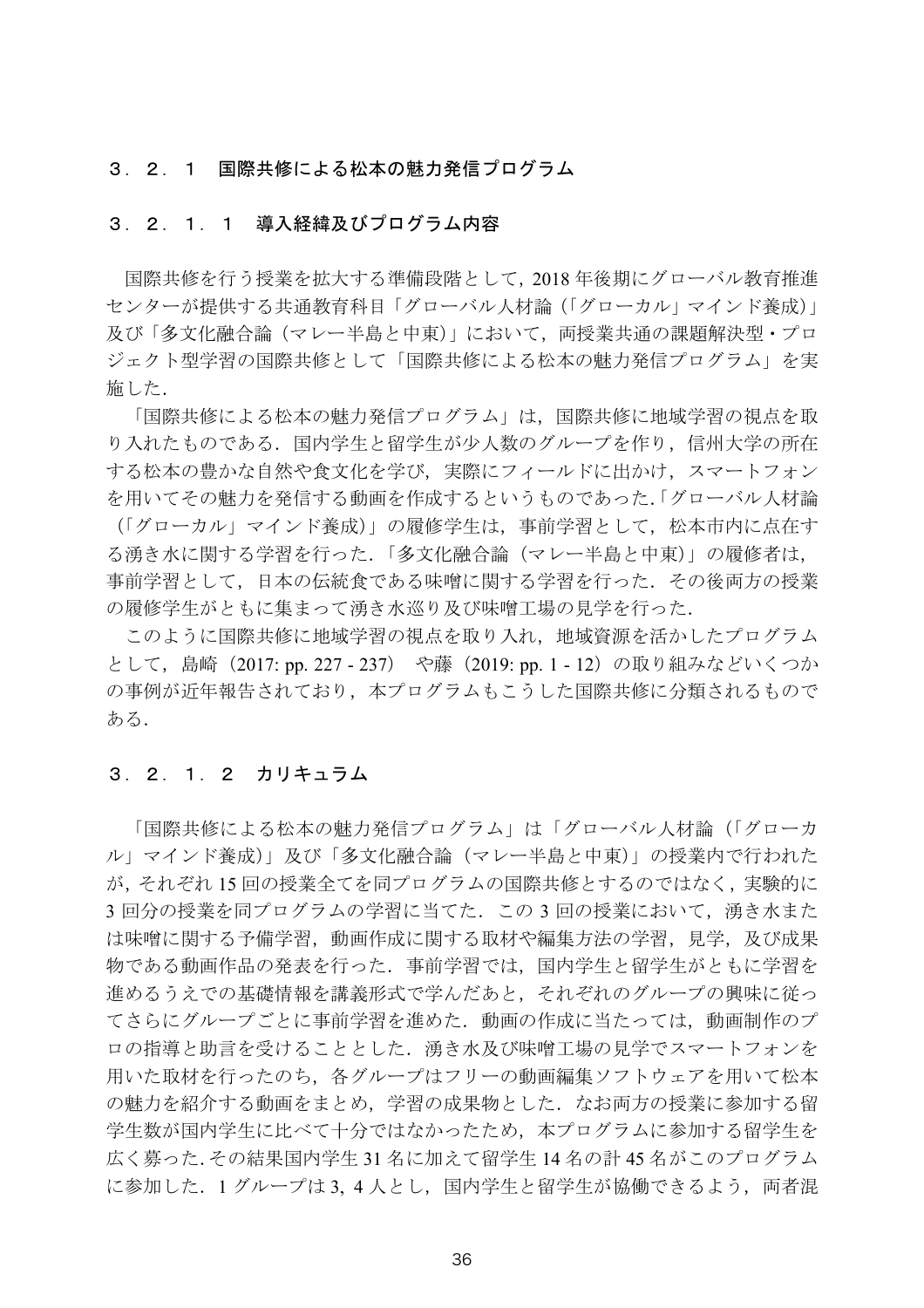成の12グループに分けた. また本プログラムにおける使用言語は日本語とした.

本プログラムの学習目標は、国際共修の観点からは「国内学生と留学生が協力して 動画作成の企画から取材・編集までを行い、両者それぞれの視点を動画作品に盛り込 むこと」とし、地域学習の観点からは「松本の地域資源である湧き水または味噌を題 材として動画の取材・編集を行い、松本の良いところを紹介する作品を創ること」と した。この学習目標が達成できたかどうかを測定するため、成果物である動画作品を 表1の4つの観点から「全くそう思わない」から「とてもそう思う」までの5段階の リッカート尺度で評価を行った. 評価を行ったのは、動画作成のプロ1名、教員2名、 それに各グループの代表が自分のグループ以外のグループを評価した.

表1 動画作品の評価観点

| 観点 1 | 取材対象や取材方法が適切で、スマートフォンを用いての撮影技術は巧みか |
|------|------------------------------------|
| 観点 2 | 効果的に表現・演出・ストーリーが組み立てられ、編集されているか    |
| 観点3  | 各班の意図により、思いやメッセージが設定したターゲットに伝わったか  |
| 観点 4 | 学生の若々しい視点や留学生の新鮮な視点が取り入れられ、        |
|      | 松本の魅力を訴える作品になっているか                 |

### 3. 2. 1. 3 学習結果の分析

動画作成のプロ,教員及び各グループ代表による動画作品の評価結果を表2に示す. 前節のリッカート尺度を、評価の低い方から1点、2点...5点とし、観点ごとに動画作 成のプロ・教員及びグループ代表者の平均点を算出した(各評価観点とも小数第3位 を四捨五入した).

|                       | 観点   | 観点2  | 観点3  | 観点   |
|-----------------------|------|------|------|------|
| ·教員・学生)<br>゚プロ<br>平均点 | 15   | 4.36 | 4.1  | 4.1  |
| 教員<br>プロ<br>平均点       | 4.42 | 4.58 | 4.00 | 4.42 |

表2動画作品の評価観点ごとの平均点

表2の結果より、プロ・教員・学生の評価も、プロ・教員のみの評価も、各観点と もに5点満点中4点以上となり、参加した学生は概ね学習目標を達成することができ たと推測した. また観点3を除き、プロ・教員による評価の平均点の方が学生を含め た平均点より高い結果となり、学生が極端に甘い自己評価をしている訳ではないこと も確認された.

またプログラムの終了後、受講生がこのプログラムの前後でどのようなスキル・能 力·姿勢が身についたかを調べるため、アンケート調査を行った。アンケート項目は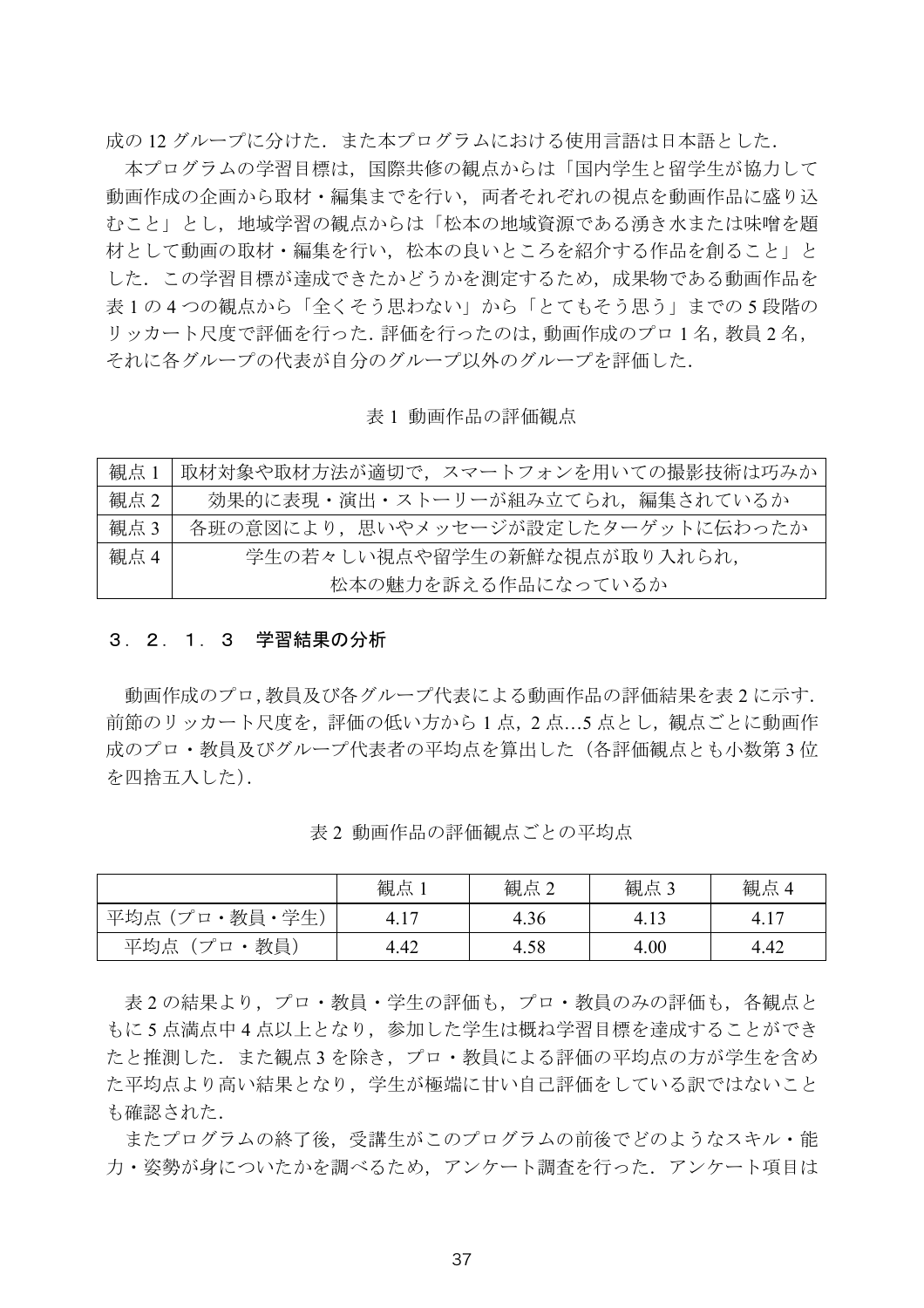Bridge Institute が「異文化体験を通して身につく可能性のあるスキル・能力・姿勢」 として挙げている項目 (堀江, 2017) に基づき、プログラム前後で比較して、以下の ような項目が身についたと実感できているかどうかをリッカート尺度の5段階で評価 してもらった. アンケート項目を表3に示す.

| Q1: 物事を柔軟に考えて行動できたか                         |
|---------------------------------------------|
| Q2: オープンな気持ちで取り組めたか                         |
| Q3: チームワークを意識して進められたか                       |
| Q4: 好奇心を持って試行錯誤できたか                         |
| Q5: 物事を観察する能力は伸びたか                          |
| Q6: 情報収集能力は伸びたか                             |
| Q7: 問題を発見する力は伸びたか                           |
| Q8: 問題を解決する力は伸びたか                           |
| Q9: 創造的なことができたと思うか                          |
| Q10: ユーモアを持って取り組めたか                         |
| Q11: 自分の感情をコントロールできたか                       |
| Q12: 不確実なことに対する忍耐力はついたか                     |
| Q13: うまく行かなかったとき, 立ち直ることができたか               |
| Q14: 物事を多面的に考えられるようになったか                    |
| O15: 物事を肯定的に捉えられるようになったか                    |
| Q16: 自分が成長し、やればできるという意識を持てたか                |
| Q17: 同じグループの留学生 (日本人) の出身国の文化に対する理解は深まったか   |
| Q18: 自分と異なる文化を尊重する態度,違いを楽しむ気持ちは身についたか       |
| Q19: 異文化コミュニケーション能力は向上したか (語学力, 交渉力, 傾聴力など) |
| Q20: これからも異文化間交流を続けていきたいか                   |

表3 プログラム終了後に実施したアンケート項目

アンケート調査の結果を表4に示す.「全くそう思わない」の点数を1点,「とても そう思う」の点数を5点とし、各質問の平均点を算出した(各質問とも小数第3位を 四捨五入した).

| Q <sub>1</sub> | Q2   | O <sub>3</sub> | Q4   | O <sub>5</sub> | Q <sub>6</sub> |      | O <sub>8</sub> | О9   | Q10  |
|----------------|------|----------------|------|----------------|----------------|------|----------------|------|------|
| 3.93           | 4.29 | 4.24           | 4.09 | 4.04           | 4.00           | 3.78 | 3.69           | 4.11 | 4.02 |
| Q11            | Q12  | Q13            | Q14  | Q15            | Q16            | Q17  | Q18            | Q19  | Q20  |
| 4.18           | 3.80 | 3.89           | 4.16 | 4.07           | 3.98           | 4.40 | 4.64           | 4.16 | 4.82 |

表4 各アンケート項目の平均点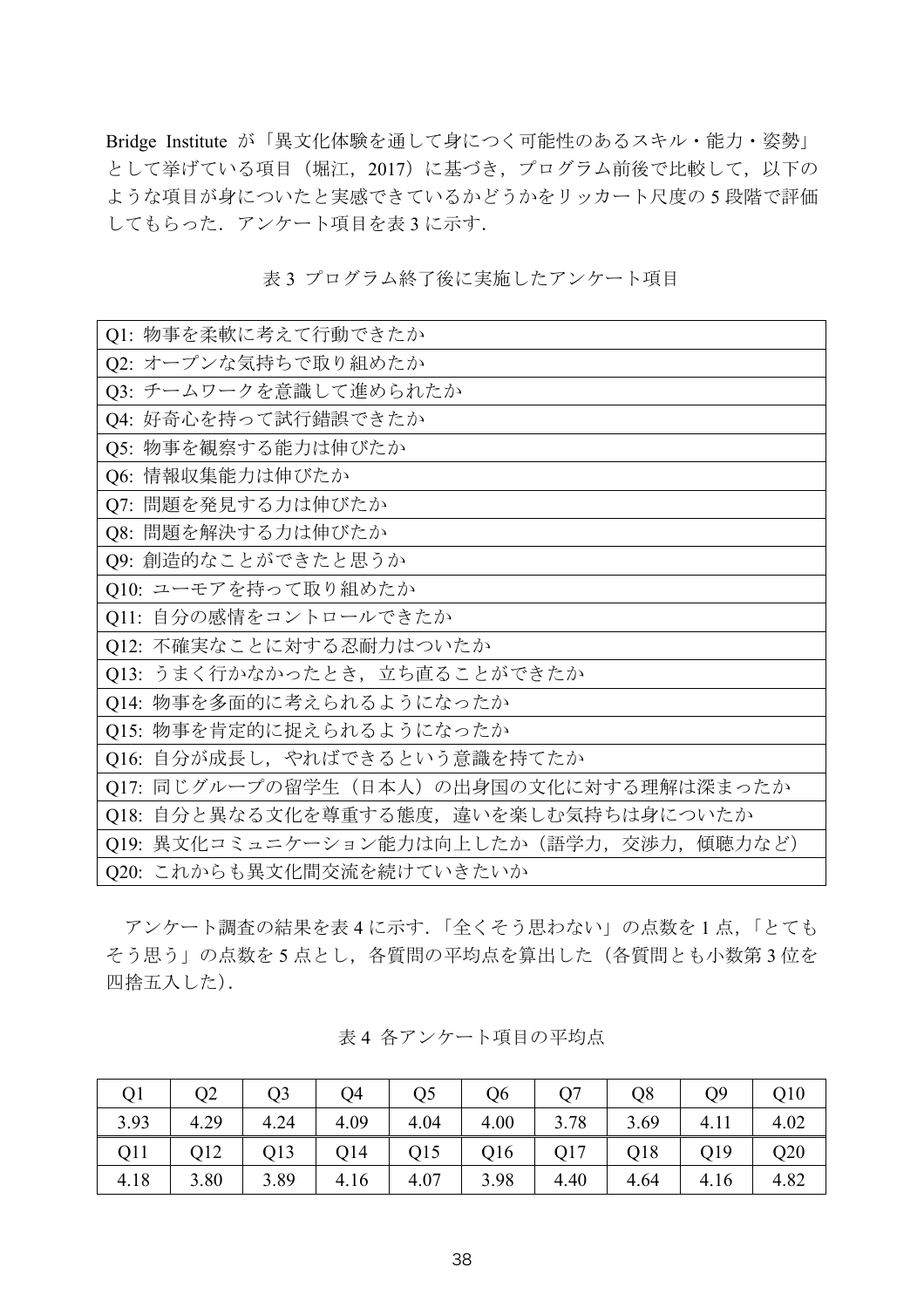表4の結果より、ほとんどの設問において平均点が3点台後半から4点台後半とい う肯定的な評価を行った学生が多数となった. とりわけ 「O18: 自分と異なる文化を 尊重する態度,違いを楽しむ気持ちは身についたか」及び「Q20: これからも異文化間 交流を続けていきたいか」の質問に対する平均点が高くなっており、こうした項目で の学習効果が高かったと考えられる。また国内学生の平均点と留学生の平均点を比較 したところ、「O4: 好奇心を持って試行錯誤できたか」「O9: 創造的なことができたと 思うか」「O10: ユーモアを持って取り組めたか」「O18: 自分と異なる文化を尊重する 熊度、違いを楽しむ気持ちは身についたか」において、国内学生の平均点が留学生の 平均点より優位に高かった。このことは、これらの項目においては留学生よりも国内 学生の自己効力感の方が高いということを意味している。この他の項目については、 平均点に統計的に優位な差はなかった.

他方、本プログラムでは、成果物である動画作品についてプログラムの最終段階で 評価を行い,同じくプログラムの最終段階でアンケートによる調査を行ったため,プ ログラムの進行涂中で学生がどのような学びを得ることができたか、またどのような 困難に出会い、それを克服したのか(あるいは克服できなかったのか)などを評価す ることができなかった。この問題を解決するためには、プログラムの途中段階で定期 的に学びの振り返りを行わせることや、ポートフォリオの導入が有効であろう.

また動画作成に当たっては、国内学生よりも留学生の方が動画編集を担うケースが 多くみられた. 学生の聞き取り調査によれば、留学生は本国の教育課程で動画作成に 取り組んだことがあったり、趣味で動画編集を行ったりしている者が比較的多く、使 い慣れた動画編集ソフトウェアを知っているなど、すぐに手が動く状況であったこと が伺えた. 特定のタスクが留学生もしくは国内学生に偏ってしまわないよう、グルー プワークの役割分担をしっかり決めさせる、協働のためのプロトコルを整備しておく など,教員が適宜介入する必要性も確認された.

#### 3. 2. 2 グローバル化推進センター留学生修了発表会

#### 3. 2. 2. 1 導入経緯及びプログラム内容

2019年度前期よりセンター留学生の修了条件となっている修了発表会を、留学生が 1 人で行うスピーチ形式のプログラムから、国際共修形式のプログラムに変更した. これは,センター留学生の留学中の学びの集大成である修了発表会で得られる学びを, 国際共修により得られるものにするとともに、国内学生にも国際共修の機会を提供す ることを目指したものであった.国内学生と留学生は7.8人程度のグループを結成し, 与えられたテーマから自由に課題を設定し、協力し合いながら探求と報告を行うとい う課題解決型・プロジェクト型の学習であった. 2019年度前期のテーマは「交通・観 光」「環境」「大学・教育」の各分野における「信州の地域課題」で、やはり国際共修 に地域学習の視点を取り入れたものである。各グループは事前学習ののち情報収集や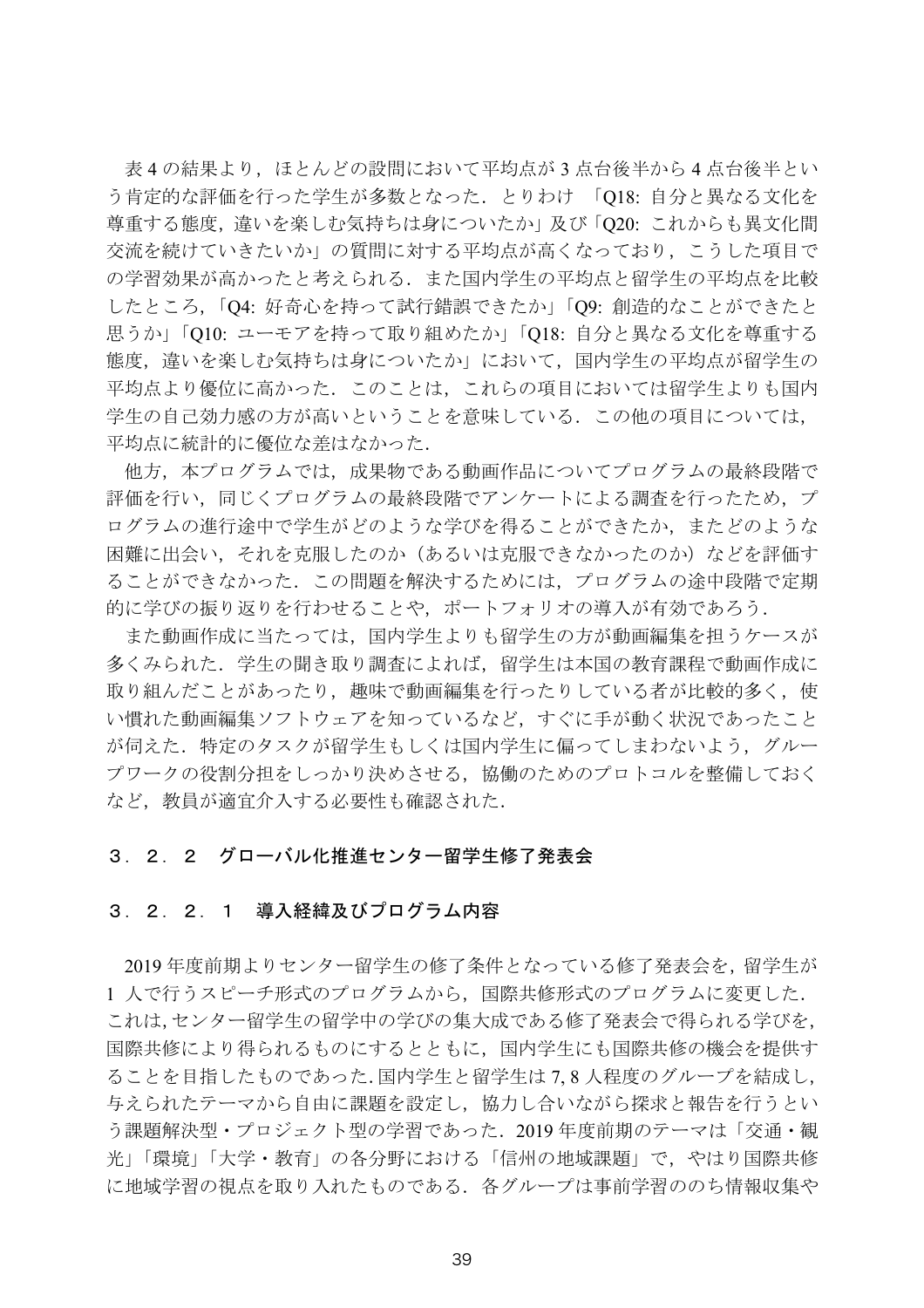文献収集、フィールドワーク、そして日本と留学生の出身国との事例比較を行い、最 後はプレゼンテーションを行った. なお、セメスターで行われる15回の授業や短期プ ログラム生の修了要件として国際共修プログラムが取り入れられることは多いが、交 換留学生の修了要件として、セメスターの15回の授業以外で国際共修プログラムが取 り入れられている例は、管見の限りは信州大学以外、日本国内の大学にはない.

#### 3. 2. 2. 2 カリキュラム

本プログラムは、2回の事前ミーティング、グループごとの自主的活動、教員によ る発表指導及び最終プレゼンテーションからなっていた.1回目のミーティングでは, 全体のオリエンテーションとアカデミックプレゼンテーションについての講義、そし てグループごとの課題設定を行うためのグループワークを行った. 2回目のミーティ ングでは、「交通・観光」「環境」「大学・教育」の各テーマを専門とする教員が基礎的 な情報を講義する事前学習を行ったのち、グループごとに自分たちが選んだテーマで 具体的に取り組む課題を決め、情報収集や文献収集、フィールドワークの手順につい て話し合った. 2 回目のミーティング後、グループはそれぞれの学習方針に従い. そ れぞれのスケジュールで活動を行った. 活動期間は約1か月間とし、期日までにパワ ーポイントを用いて成果物である最終プレゼンテーションの資料を作成し、指導教員 に提出した. 最終プレゼンテーションは本プログラムに参加した全学生が出席するこ ととし、学外にもオープンなものにした。またプレゼンテーションではグループの全 員が登壇し、全員が壇上でプレゼンテーションを行うこととした.

本プログラムはセンター留学生の修了要件であるため、国際共修を進めるうえで留 学生の確保はできていたが、国内学生の確保に不安があった。そこでグローバル化推 進センター教員が実施する授業を中心に、国内学生の募集を広く行った。また人文学 部の専門科目「異文化間コミュニケーション論」を履修する学生が、正課の一部とし てプログラムに参加することになり、結果国内学生51名·留学生67名の計118名が 参加した. 1グループは7,8名とし,留学生と国内学生が協働できるよう, 両者混成 の 16 グループを構成した.

本プログラムの使用言語は、日本語が初級クラスの留学生がいることや、英語での 活動を希望する国内学生がいることを考慮し、英語で活動及びプレゼンテーションを 行うグループと、日本語で活動及びプレゼンテーションを行うグループを作った。こ れに合わせて資料も日本語版と英語版の両方を作成した. グループ編成は、留学生の 国籍や日本語能力、人間性などを考慮して行い、そこに国内学生を割り振るようにし た.

本プログラムの学習目標は、大目標として「1 つのテーマについて、異なる文化背 景を持つ人達と協力し、調査し、提言することができる」とし、小目標として「コミ ュニケーションを通じて、互いの文化に関する理解を深めることができる」及び「グ ローバル社会を生きていくのに必要なスキルを身につけ、オリジナリティかつ説得力 のあるプレゼンテーションをすることができる」とした。そして最終プレゼンテーシ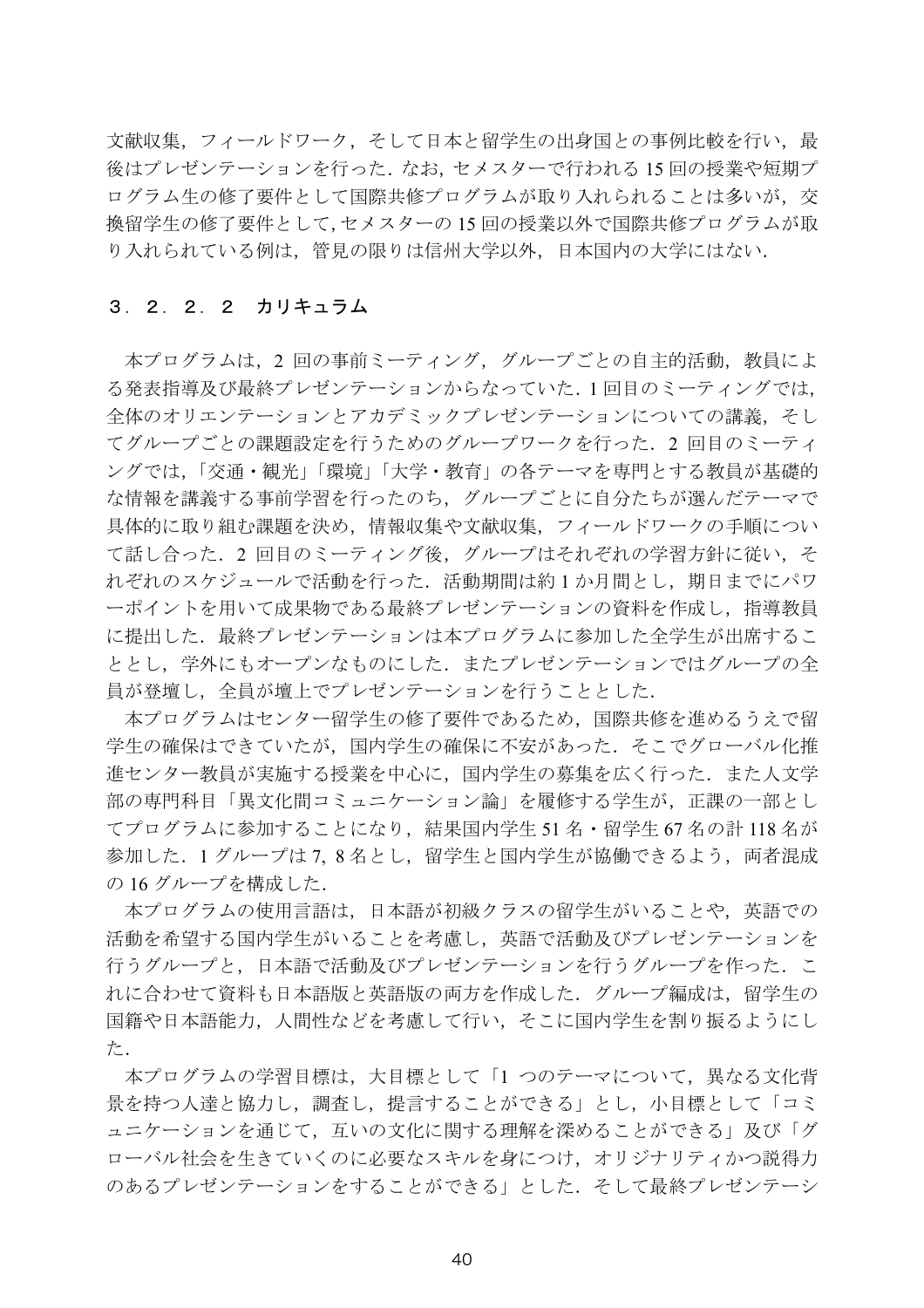ョンにおいて表5の観点及び尺度で評価を行った. 評価は1グループにつき5名のグ ローバル化推進センターの教員が行った.

| データ面       | 提言・意見面    | スライドの質    | 発表           |
|------------|-----------|-----------|--------------|
| データが       | 提言・意見が    | スライドが     | 聞きづらい発音 /    |
| ほとんどない     | ほとんどない    | 見にくく分かりに  | 下を向いている /    |
|            |           | くい        | 不適切な服装       |
| 調査結果の      | 提言・意見がある  | 見にくい部分や   | 聞きづらいことも     |
| データがある     |           | わかりにくい部分  | あるがほぼ OK / 聴 |
|            |           | がある       | 衆を見ようという     |
|            |           |           | 意志は感じられる     |
| 調査結果のデータ   | 説得力のある    | 見やすく      | ほぼ正確で流暢な     |
| がある / 信頼性の | 提言・意見がある  | わかりやすい    | 発音 /         |
| 高い情報源から入   |           |           | 聴衆を見ている /    |
| 手したデータもあ   |           |           | 適切な服装        |
| $\lesssim$ |           |           |              |
| 審査員が学ぶ     | 審査員が学ぶ    | 見やすく分かりや  | 非常に正確で流暢     |
| レベルのデータが   | レベルの提言・意見 | すいスライドで,  | な発音 /        |
| 十分にある      | がある       | 統一性があり,デザ | 聴衆に力強く語り     |
|            |           | インも優れている  | かけている        |

表5 最終プレゼンテーションの評価項目及び尺度

#### 3. 2. 2. 3 学習結果の分析

最終プレゼンテーションの教員による評価結果を表6に示す. 前節表5のリッカー ト尺度を、評価の低い方から1点、2点...4点とし5、観点ごとに全16グループの平 均点を算出した (各観点とも小数第3位を四捨五入した).

表6 最終プレゼンテーションの観点ごとの平均点

|     | 夕面<br>デー, | 意見面<br>提言                                 | )質<br>$\sqrt{2}$<br>$7 -$<br>ヽ∪ノ | 発表   |
|-----|-----------|-------------------------------------------|----------------------------------|------|
| 平均点 | 2.76      | ר גר<br>$\overline{2}$ . J $\overline{2}$ | די ה<br>$\sim$ . $\prime$        | 2.49 |

表6の結果より、データ面及びスライドの質と比較をすると、相対的に提言・意見 面及び発表の点数が低い. 提言·意見面については、修了発表会後に収集した教員の コメントによれば、せっかく興味深いデータを収集したのにもかかわらず、そのあと のディスカッションや考察が不十分であったため、深みのある提言や意見を出すこと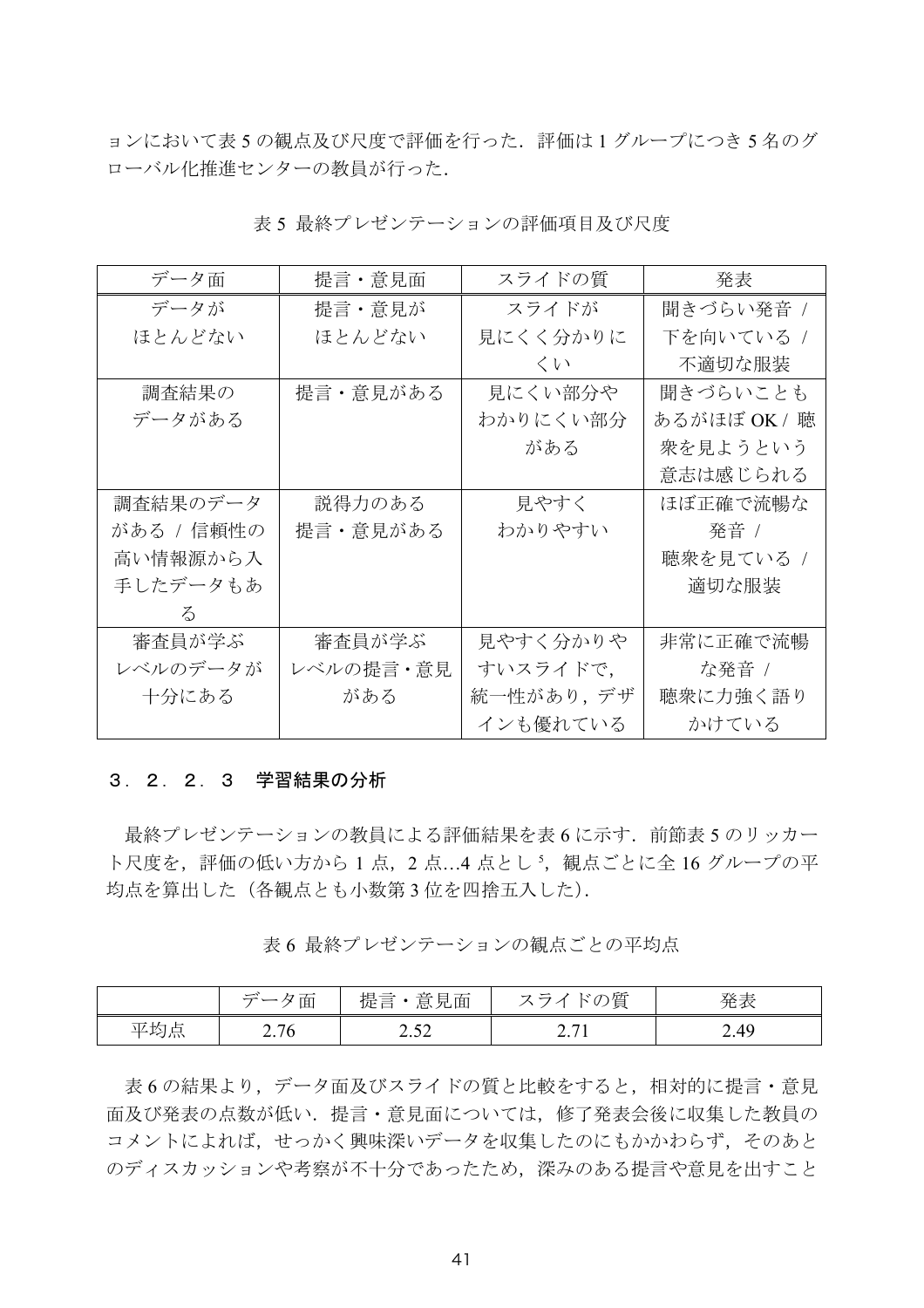ができないグループが多いとのことであった. これは、後述するように、グループ内 でコミュニケーションをとる機会が十分取れなかったことや、国内学生は1年次生が 中心であったため、深みを持った考察を行うに足りる学力がまだ十分身についていな い学生が多くなってしまったと推測される. また発表については、スライド資料の作 成に時間がかかり、グループ内で発表の練習を行う十分な時間がとれなかったことが 挙げられる。また相対的に平均点の高かったスライドの質についても、スライドの統 一性が十分に取れていないグループもあった. この点はさらに教員の指導が必要とさ れる箇所であろう.

また「国際共修による松本の魅力発信プログラム」同様、プログラム終了後に表 3 のアンケートを実施し, 29名の学生から回答があった. アンケート調査の結果を表7 に示す.「全くそう思わない」の点数を1点,「とてもそう思う」の点数を5点とし, 各質問の平均点を算出した(各質問とも小数第3位を四捨五入した).

| <b>O1</b>          | $\vert$ Q2 | $\vert$ Q3                                                                                              | Q4 | Q <sub>5</sub> | $\vert$ Q6 | Q7 | $\overline{Q8}$ | O <sub>9</sub> | $\vert$ Q10 |
|--------------------|------------|---------------------------------------------------------------------------------------------------------|----|----------------|------------|----|-----------------|----------------|-------------|
|                    |            |                                                                                                         |    |                |            |    |                 |                |             |
| Q11                |            |                                                                                                         |    |                |            |    |                 |                |             |
| $4.45 \qquad 4.10$ |            | $\vert$ 4.24 $\vert$ 4.41 $\vert$ 4.17 $\vert$ 4.21 $\vert$ 4.52 $\vert$ 4.86 $\vert$ 4.52 $\vert$ 4.97 |    |                |            |    |                 |                |             |

表7 各アンケート項目の平均点

表7の結果より、ほとんどの設問において3点台後半から4点台後半の平均点とな っており、アンケート回答者のサンプル数が少ないため一概には言えないが、肯定的 な評価をした学生が多数となった. また前節の同様のアンケート結果と比較してみる と, O18 「自分と異なる文化を尊重する熊度, 違いを楽しむ気持ちは身についたか」. Q20 「これからも異文化間交流を続けていきたいか」の点数が高くなる、すなわちこ れらの項目で学生の自己効力感が特に高くなる傾向が見いだされた。他方表7のアン ケートの平均点と表6のプレゼンテーションの評価の平均点の間には、百分率で見た ときに差が生じており、本プログラムの教員による評価と学生による自己効力感の間 に齟齬が生じている可能性がある.

上記のほかに修了発表会後の教員のコメントを総合し、改善が必要と思われる箇所 を考察する. まず、前年度までのスピーチ形式の発表会を期待していた留学生の不満 や、授業との兼ね合いでストレスを溜めた留学生の声が報告されており、システム変 更の初年度には仕方のないこととは言え、授業の課題やテストの時期と本プログラム の実施時期をずらすなどの調整を行い、彼らにとって過度な負担とならない設計が必 要であろう.また今回はプログラム参加者が 120 名近くにのぼったため,1 グループ の学生が7,8名の大所帯となった. このことが、グループメンバーのフィールドワー クやミーティングへの参加や、最終プレゼンテーションの練習を行う機会の調整を難 しくした、グループ人数を少なくすることはグループ数を多くすることを意味するた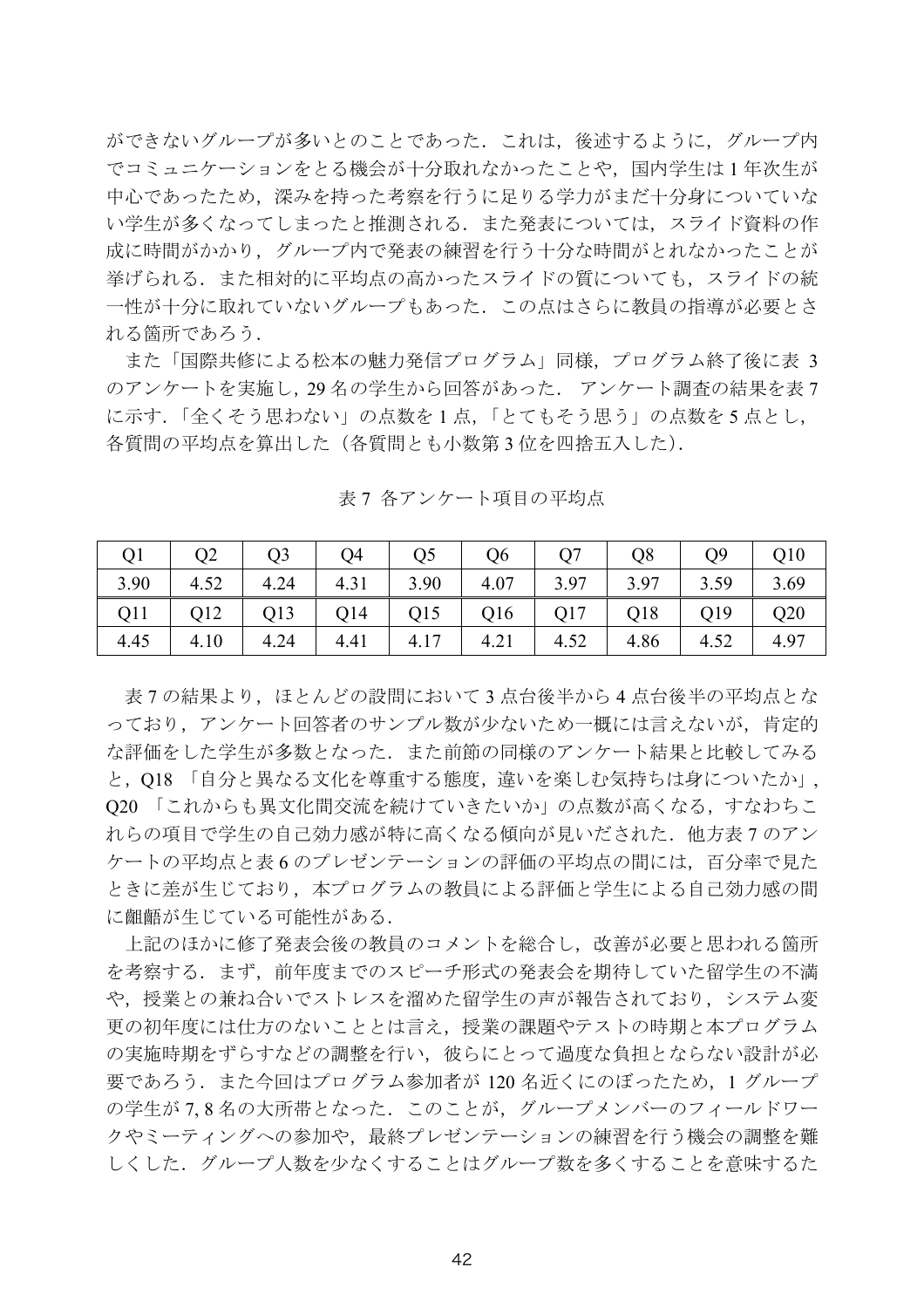め、指導を行う教員の負担を考えると安易なグループ規模の縮小は難しいが、グルー プメンバーが少なくなることはメンバーの顔がはっきり見えることも意味し、メンバ 一のグループへの寄与を促す効果があると推測されるため、日本語グループにおいて は、日本語が弱い留学生も意見を言いやすくなり、国内学生が留学生の理解しやすい 日本語を使ったコミュニケーションを促す、などの効果を期待できると考えられる. それから「交通・観光」「環境」「大学・教育」の各テーマから自分たちで取り組む具 |体的なテーマを決める際の困難や,「協働」ではなく「お手伝い」という意識で参加し ている国内学生の存在が指摘されており、これらの解決のためには教員による意図的 な介入も必要と思われる.そして本プログラムでは,「国際共修による松本の魅力発信 プログラム」同様学生の途中段階を評価することができず、また個人の学びの振り返 りを行うことができなかったため、やはりポートフォリオの導入が有効であろう。最 後に、多くのグループがフィールドワークに出かけることとなり、それぞれの活動の 管理が難しくなった. LMS (Learning Management System) を用いて学習の進捗や出席 の確認等はできるものの、全てのグループのフィールドワークに教員が同行するのは 事実上不可能であり、安全で正しい手順に則ったフィールドワーク実施のための指導 や管理体制の構築には、まだ課題がある.

### 4. 今後の展望とまとめ

本稿では、信州大学で行われた「信州の地域資源を活かした国際共修」である「 国際共修による松本の魅力発信プログラム」及び「グローバル化推進センター留学生 修了発表会」の第1期目の取り組みをそれぞれ中心に取り上げ、その導入経緯やプロ グラム内容、カリキュラム設計について述べるとともに、学習効果についての分析を 行った. 第2期目以降に入った両プログラムでは、第1期目の振り返りと考察に基づ き、プログラム内容の見直しやカリキュラムの改良が行われ、学生がより良い学びが 得られるよう試行錯誤が続いている。今後も学習データの分析を通じて、学生のより 良い学びを実現する国際共修の仕組みづくりを検討し、国際共修活動の更なる充実を 図りたいと考えている.

信州大学における今後の国際共修の展開を見ると、2019年4月に信州大学の第3期 中期目標期間後半の具体的な施策をどのように進めていくかを示したものとし て、"PLAN the N·E·X·T2019-2021"が公開された. この中で「国際交流に関する 目標」として「国際連携強化による教育研究の国際通用性の向上」が掲げられ、それ を達成するための手段として「学生海外派遣・留学生受入強化による国際共修の推進」 が挙げられた. この中で「グローバル人材育成に資するため, …外国人学生と日本人 学生が共に学ぶ国際共修の場を充実させます」「…受入留学生と日本人学生が協働する 機会を増やします」と明記され、信州大学として組織的に国際共修を行うこととなっ た (信州大学, 2019: pp. 19). 他方, 国際共修の研究トレンドを見てみると, 末松 (2017: pp.41 - 51) は, 日本の国際共修は理論的背景や体系だった教授法の確立はまだ発展途 上で、教育の質保証・カリキュラムの枠組みなど共通言語・理解を持たぬまま進んで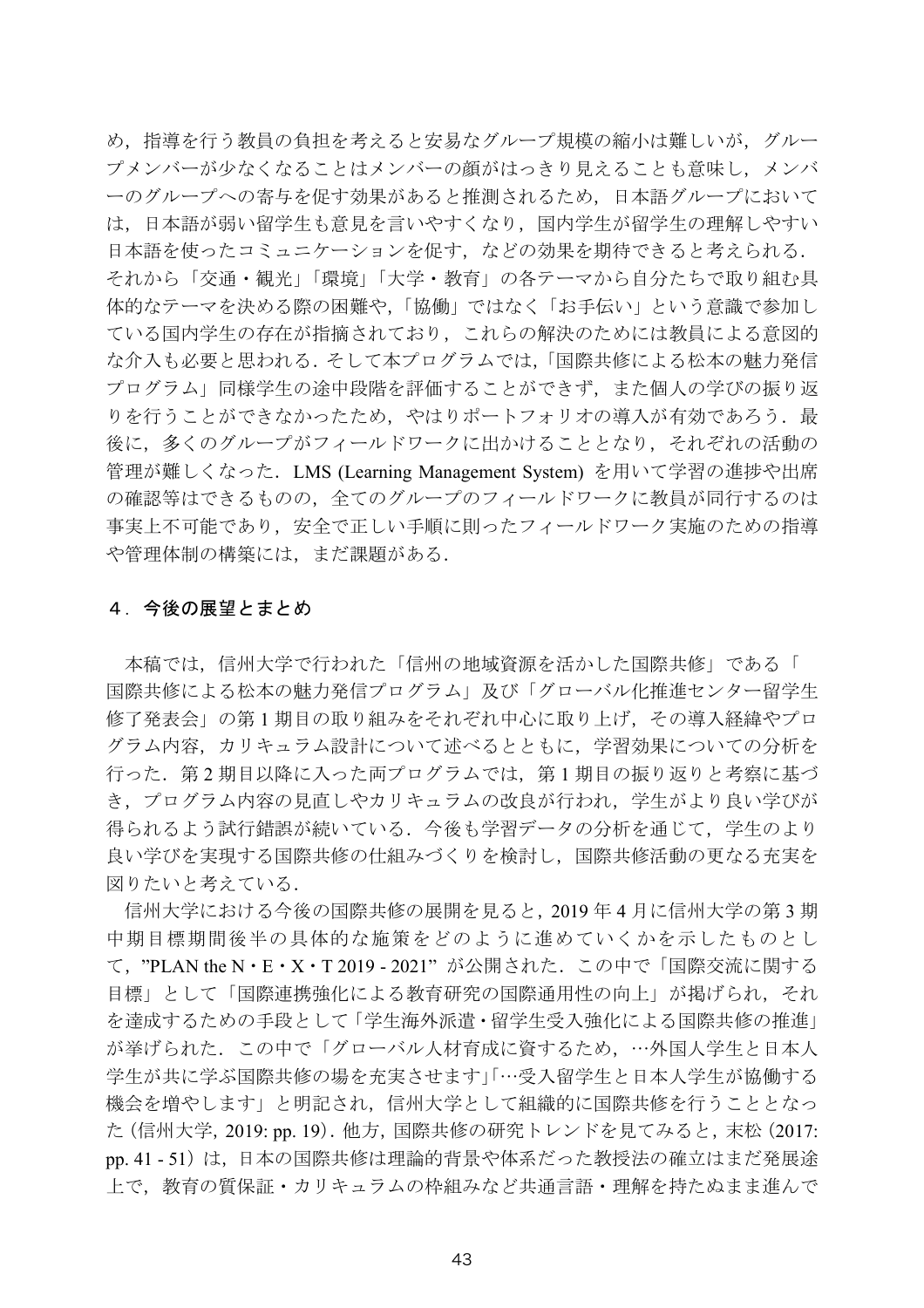いると指摘している。我々は、海外でも取り入れられている汎用的な国際共修の効果 測定基準や東北大学·立命館大学で組織的に行われている国際共修の質保証·カリキ ュラムの位置づけも参考にしながら、信州大学で行う国際共修共通の枠組みの形成を 進めたい.

4 信州大学では、交換留学生や日本語·日本文化研修留学生らはグローバル化推進センターに所属 することになっており、グローバル化推進センター留学生と総称される。これに対して各大学院 研究科・学部の正規の課程に在籍する留学生は正規留学生と呼ばれている.

5 実際は観点ごと配点に傾斜があったが、本稿では観点ごとの比較を行うために一律1点, 2点… 4点とした.

#### 参考文献

1. UNESCO Institute of Statistics, Education: Outbound internationally mobile students by host region http://data.uis.unesco.org/, 2020年1月5日最終閲覧

2. 加々美常美代 (2006). 教育的介入は多文化理解態度にどんな効果があるか - シミュレー ション・ゲームと協働的活動の場合 - 異文化間教育, 第24号, pp. 75-91.

3. 末松和子(2019). 国際共修の検証 - 文献リサーチを通して見えてくるもの - 留学交流, Vol. 95, pp.  $1 - 12$ .

4. 坂本利子・堀江未来・米澤由香子 (2017) . 多文化間共修:多様な文化背景をもつ大学生 の学び合いを支援する、学文社, pp. ii.

5. 末松和子 (2014). キャンパスに共生社会を作る - 留学生と日本人学生の共修における教 授法の確立に向けて 留学交流, Vol. 42, pp. 11-22.

6. 日本学生支援機構, 平成 30年度外国人留学生在籍状況調查結果

https://www.jasso.go.jp/about/statistics/intl student e/2018/index.html, 2020年1月5日最終閲覧 7. Wachter B. (2003). An Introduction: Internationalization at home in context. Journal of Studies in International Education,  $7(1)$ , pp.  $5 - 11$ .

8. Soria, Krista M. and Troisi Jordan (2014). Internationalization at Home Alternatives to Study Abroad: Implications for Students' Development of Global. International, and Intercultural Competencies. Journal of Studies in International Education, Vol. 18 (3), pp.  $261 - 280$ .

9. 末松和子 (2017). 「内なる国際化」でグローバル人材を育てる - 国際共修を通したカリ キュラムの国際化 - 東北大学高度教養教育・学生支援機構紀要, 第3号, pp. 41-51.

10. 高橋美能 (2019). 国際共修授業の普及と多様なバックグラウンドの学生同士の多文化共 生 留学交流, Vol. 100, pp. 1-13.

11. 徳井厚子 (1999). 多文化クラスと創造性 - 学生による討論形態の模索から - 信州大学 教育システム研究開発センター紀要, 第5号, pp. 45-51.

12. 徳井厚子 (1999). 多文化クラスにおける評価の試み - 自己変容のプロセスをとおして

<sup>1</sup> 以前は「留学生」に対応する概念を表す語として「日本人学生」が使用されていた. しかし近年 はいわゆる「日本人学生」のバックグラウンドが多様化している。例えば、親の少なくとも一方 が外国籍で、外国生活が長く、家庭では親の母語と日本語とでコミュニケーションを行ってきた 学生が、留学生向けではない(「日本人」向けの)入学試験をパスして大学に入ってきている. こ のような学生を「日本人学生」と一くくりにしてしまってよいだろうか. 彼らはこれまでの狭義 の「日本人学生」の概念には含まれない学生として、その数を増加させている。そこで近年は「日 本人学生」ではなく、「国内学生」の語を用いることが広まりつつある.

<sup>&</sup>lt;sup>2</sup>信州大学に在学する学部生ならば誰でも履修することができる副専攻コースの1つ. BASIC コ ースと ADVANCED コースからなり、前者は指定された授業群から8単位を取得し、短期海外研 修に参加し、所定の成績及び語学要件を満たした者が修了できる。後者は指定された授業群から6 単位を取得し、自律型海外研修に参加し、所定の成績及び語学要件を満たした者が修了できる. 3 ただし立命館アジア太平洋大学と国際基督教大学は除く.